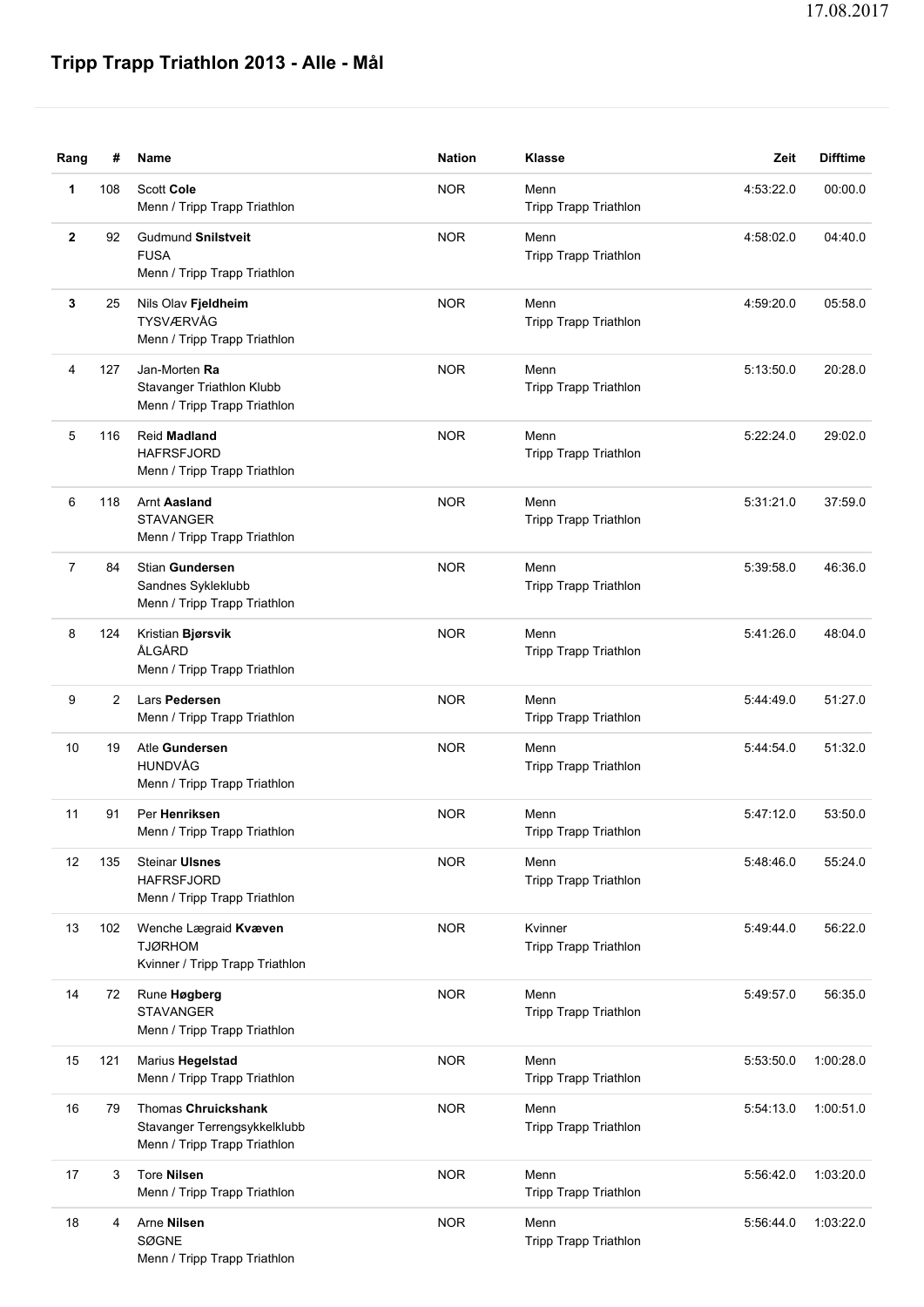| Rang | #   | Name                                                                      | <b>Nation</b> | Klasse                               | Zeit      | <b>Difftime</b> |
|------|-----|---------------------------------------------------------------------------|---------------|--------------------------------------|-----------|-----------------|
| 19   | 43  | Lars Mjaavatn<br><b>BERGEN</b><br>Menn / Tripp Trapp Triathlon            | <b>NOR</b>    | Menn<br><b>Tripp Trapp Triathlon</b> | 5:57:49.0 | 1:04:27.0       |
| 20   | 150 | Terje Aasland<br><b>STAVANGER</b><br>Menn / Tripp Trapp Triathlon         | <b>NOR</b>    | Menn<br><b>Tripp Trapp Triathlon</b> | 6:04:37.0 | 1:11:15.0       |
| 21   | 58  | Ola Fjelde<br><b>JØRPELAND</b><br>Menn / Tripp Trapp Triathlon            | <b>NOR</b>    | Menn<br>Tripp Trapp Triathlon        | 6:06:29.0 | 1:13:07.0       |
| 22   | 63  | Torje Mathiassen<br>Menn / Tripp Trapp Triathlon                          | <b>NOR</b>    | Menn<br>Tripp Trapp Triathlon        | 6:11:04.0 | 1:17:42.0       |
| 23   | 98  | John-Olav Minde<br>ÅLGÅRD<br>Menn / Tripp Trapp Triathlon                 | <b>NOR</b>    | Menn<br>Tripp Trapp Triathlon        | 6:12:06.0 | 1:18:44.0       |
| 24   | 13  | Christen Egeland<br><b>STAVANGER</b><br>Menn / Tripp Trapp Triathlon      | <b>NOR</b>    | Menn<br><b>Tripp Trapp Triathlon</b> | 6:15:32.0 | 1:22:10.0       |
| 25   | 20  | <b>Morten Vistnes</b><br><b>RANDABERG</b><br>Menn / Tripp Trapp Triathlon | <b>NOR</b>    | Menn<br><b>Tripp Trapp Triathlon</b> | 6:17:51.0 | 1:24:29.0       |
| 26   | 60  | Terje Michaelsen<br>ÅLGÅRD<br>Menn / Tripp Trapp Triathlon                | <b>NOR</b>    | Menn<br>Tripp Trapp Triathlon        | 6:18:04.0 | 1:24:42.0       |
| 27   | 112 | Daniel Minde<br>Menn / Tripp Trapp Triathlon                              | <b>NOR</b>    | Menn<br>Tripp Trapp Triathlon        | 6:20:39.0 | 1:27:17.0       |
| 28   | 55  | Geir Haugvaldstad<br>Menn / Tripp Trapp Triathlon                         | <b>NOR</b>    | Menn<br><b>Tripp Trapp Triathlon</b> | 6:21:13.0 | 1:27:51.0       |
| 29   | 145 | Lars Stangeland<br><b>KVERNALAND</b><br>Menn / Tripp Trapp Triathlon      | <b>NOR</b>    | Menn<br>Tripp Trapp Triathlon        | 6:21:14.0 | 1:27:52.0       |
| 30   | 148 | Tore Stendahl<br>Menn / Tripp Trapp Triathlon                             | <b>NOR</b>    | Menn<br><b>Tripp Trapp Triathlon</b> | 6:23:47.0 | 1:30:25.0       |
| 31   | 5   | Søren Juhler<br>Menn / Tripp Trapp Triathlon                              | <b>NOR</b>    | Menn<br>Tripp Trapp Triathlon        | 6:24:50.0 | 1:31:28.0       |
| 32   | 6   | Martin Juhler<br>Menn / Tripp Trapp Triathlon                             | <b>NOR</b>    | Menn<br>Tripp Trapp Triathlon        | 6:24:51.0 | 1:31:29.0       |
| 33   | 144 | Terje Sporaland<br><b>SANDNES</b><br>Menn / Tripp Trapp Triathlon         | <b>NOR</b>    | Menn<br>Tripp Trapp Triathlon        | 6:27:41.0 | 1:34:19.0       |
| 34   | 111 | Terje Stølen<br>Menn / Tripp Trapp Triathlon                              | <b>NOR</b>    | Menn<br>Tripp Trapp Triathlon        | 6:28:41.0 | 1:35:19.0       |
| 35   | 101 | Tore Kvæven<br><b>TJØRHOM</b><br>Menn / Tripp Trapp Triathlon             | <b>NOR</b>    | Menn<br>Tripp Trapp Triathlon        | 6:29:30.0 | 1:36:08.0       |
| 36   | 75  | Svein Fitjar<br>Tasta OSK<br>Menn / Tripp Trapp Triathlon                 | <b>NOR</b>    | Menn<br>Tripp Trapp Triathlon        | 6:33:01.0 | 1:39:39.0       |
| 37   | 122 | Jan Tore Skårland<br>Menn / Tripp Trapp Triathlon                         | <b>NOR</b>    | Menn<br>Tripp Trapp Triathlon        | 6:33:19.0 | 1:39:57.0       |
| 38   | 53  | Tommy Ellertsen<br>Sandnes Sykleklubb<br>Menn / Tripp Trapp Triathlon     | <b>NOR</b>    | Menn<br>Tripp Trapp Triathlon        | 6:33:24.0 | 1:40:02.0       |